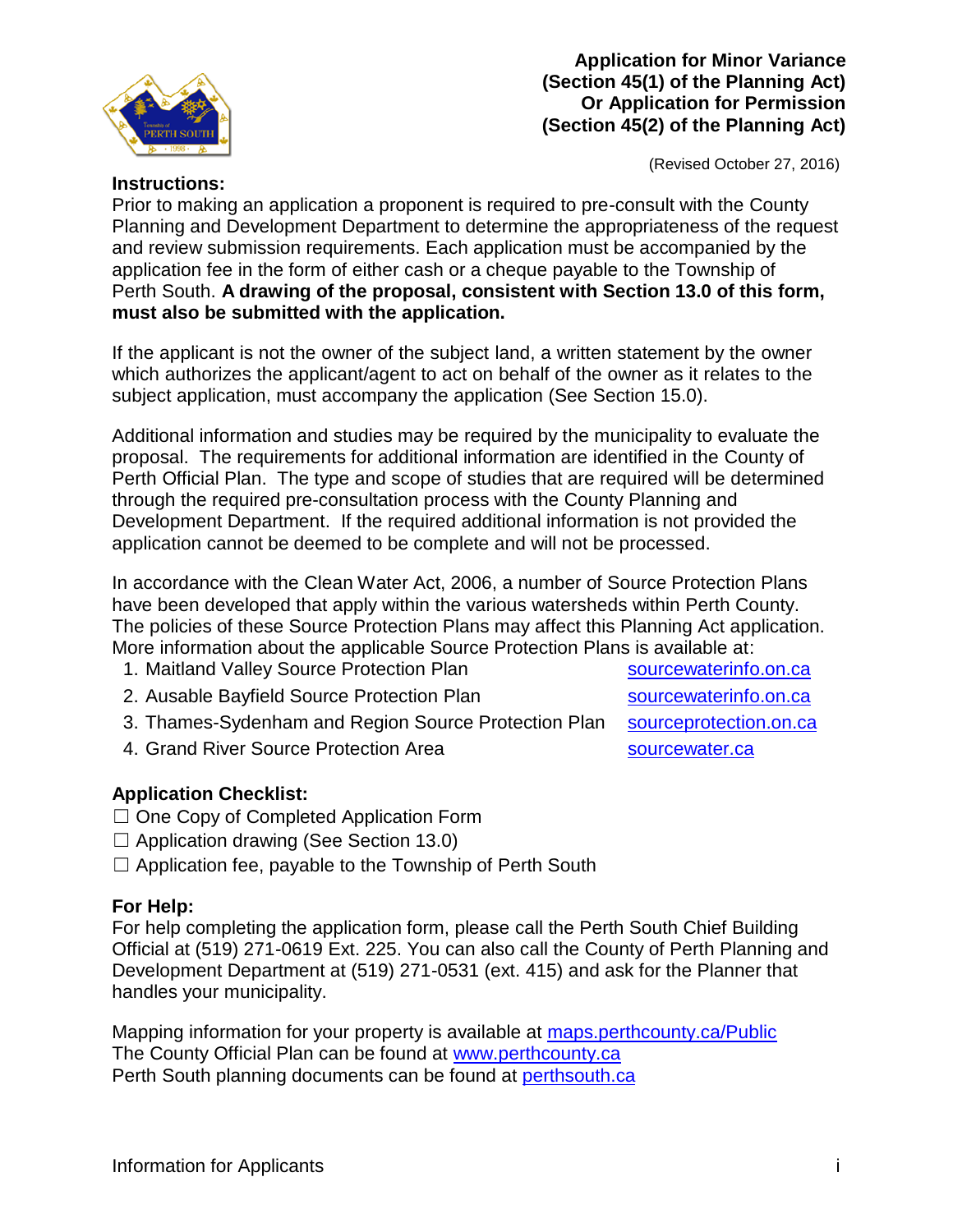Minor Variance/Permission Process Flowchart

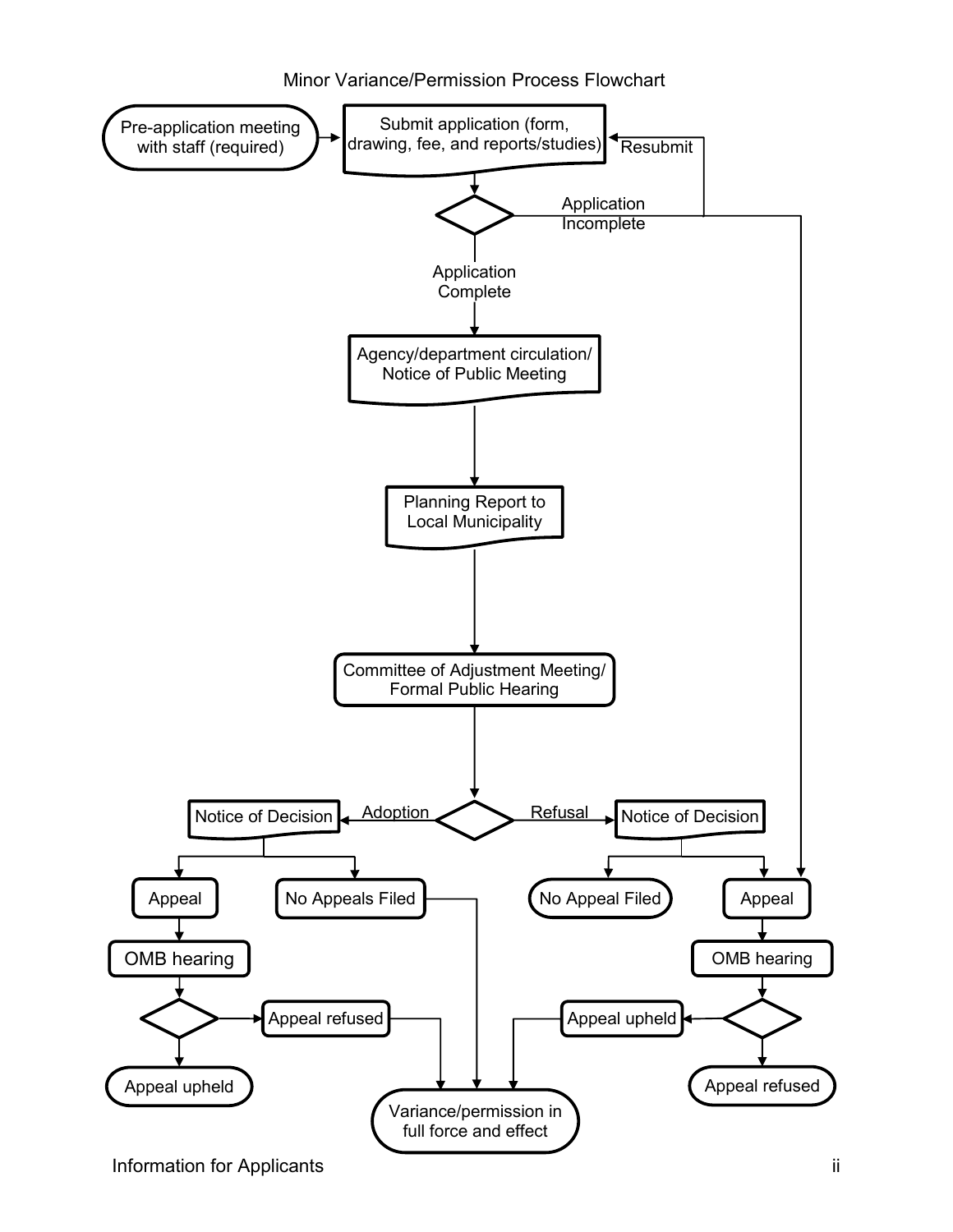|                                                                                  | 1.0 Applicant Information                                           |                         |              |              |  |  |
|----------------------------------------------------------------------------------|---------------------------------------------------------------------|-------------------------|--------------|--------------|--|--|
| Owner(s)                                                                         |                                                                     |                         |              |              |  |  |
| Name:                                                                            |                                                                     |                         |              |              |  |  |
| Address:                                                                         |                                                                     | Postal Code:            |              |              |  |  |
| Phone:                                                                           |                                                                     | Email:                  |              |              |  |  |
| Applicant (complete if applicant is not the owner)                               |                                                                     |                         |              |              |  |  |
| Name:                                                                            |                                                                     |                         |              |              |  |  |
| Address:                                                                         |                                                                     |                         |              | Postal Code: |  |  |
| Phone:                                                                           |                                                                     | Email:                  |              |              |  |  |
| Agent (if applicable)                                                            |                                                                     |                         |              |              |  |  |
| Name:                                                                            |                                                                     |                         |              |              |  |  |
| Address:                                                                         |                                                                     |                         | Postal Code: |              |  |  |
| Phone:                                                                           |                                                                     | Email:                  |              |              |  |  |
|                                                                                  | 1.1 Which of the above is correspondence to be sent to? (check one) |                         |              |              |  |  |
| Owner $\square$                                                                  | Applicant $\Box$<br>Agent $\square$                                 |                         |              |              |  |  |
| 2.0 Location and Size of the Subject Land                                        |                                                                     |                         |              |              |  |  |
| Local Municipality:                                                              | <b>Perth South</b>                                                  | Ward:                   |              |              |  |  |
| Concession:                                                                      | Lot:                                                                | Reg. Plan:              |              | Lot/Block:   |  |  |
| Ref. Plan:                                                                       | Part:                                                               | <b>Street Address:</b>  |              |              |  |  |
| Lot Frontage (m):                                                                |                                                                     | Lot Area ( $m2$ or ha): |              |              |  |  |
| 2.1 Name and address of mortgages or charges: (if applicable)                    |                                                                     |                         |              |              |  |  |
|                                                                                  |                                                                     |                         |              |              |  |  |
| 2.2 Description of any easements or covenants and their effects: (if applicable) |                                                                     |                         |              |              |  |  |
|                                                                                  |                                                                     |                         |              |              |  |  |
| Date the subject lands were acquired by the current owner:<br>2.3                |                                                                     |                         |              |              |  |  |
|                                                                                  |                                                                     |                         |              |              |  |  |
| 3.0 Current and Proposed Land Use                                                |                                                                     |                         |              |              |  |  |
| <b>Current Use:</b>                                                              | Proposed Use:                                                       |                         |              |              |  |  |
| 4.0 Status                                                                       |                                                                     |                         |              |              |  |  |
| <b>County Official Plan Designation:</b>                                         |                                                                     |                         |              |              |  |  |
| <b>Current Zone:</b>                                                             |                                                                     |                         |              |              |  |  |
|                                                                                  |                                                                     |                         |              |              |  |  |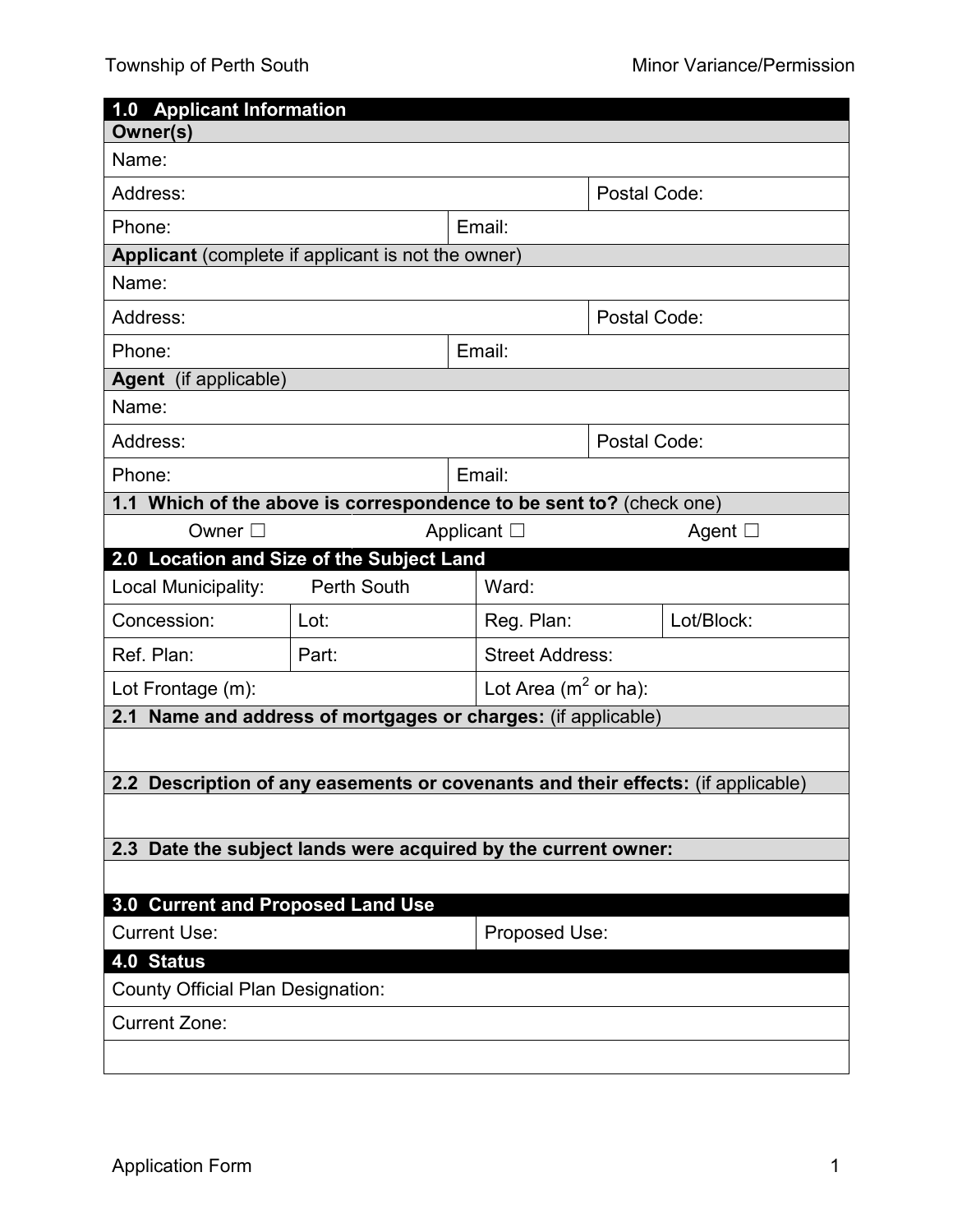|                                                                                                                                                                                                               | 5.0 Site Information                                |                              |                                                                                   |                              |                              |  |  |
|---------------------------------------------------------------------------------------------------------------------------------------------------------------------------------------------------------------|-----------------------------------------------------|------------------------------|-----------------------------------------------------------------------------------|------------------------------|------------------------------|--|--|
|                                                                                                                                                                                                               | Existing<br><b>Buildings</b>                        | Proposed<br><b>Buildings</b> |                                                                                   | Existing<br><b>Buildings</b> | Proposed<br><b>Buildings</b> |  |  |
| Front Yard:                                                                                                                                                                                                   | m                                                   | m                            | Height:                                                                           | m                            | m                            |  |  |
| Rear Yard:                                                                                                                                                                                                    | m                                                   | m                            | Dimensions:                                                                       | m x<br>m                     | m x<br>m                     |  |  |
| Side Yard:                                                                                                                                                                                                    | m                                                   | m                            | Date Built:                                                                       |                              |                              |  |  |
| Side Yard:                                                                                                                                                                                                    | m                                                   | m                            |                                                                                   | See attached drawing         |                              |  |  |
|                                                                                                                                                                                                               | 6.0 Minor Variance/Permission Description           |                              |                                                                                   |                              |                              |  |  |
|                                                                                                                                                                                                               |                                                     |                              | 6.1 What is the nature and extent of the requested relief from the Zoning By-law? |                              |                              |  |  |
|                                                                                                                                                                                                               |                                                     |                              |                                                                                   |                              |                              |  |  |
|                                                                                                                                                                                                               | 6.2 What is the nature of the requested permission? |                              |                                                                                   |                              |                              |  |  |
|                                                                                                                                                                                                               |                                                     |                              |                                                                                   |                              |                              |  |  |
|                                                                                                                                                                                                               |                                                     |                              |                                                                                   |                              |                              |  |  |
|                                                                                                                                                                                                               |                                                     |                              |                                                                                   |                              |                              |  |  |
|                                                                                                                                                                                                               | 7.0 Previous Industrial or Commercial Uses          |                              |                                                                                   |                              |                              |  |  |
| 7.1 Has there previously been an industrial or commercial<br>Yes $\square$<br>No <sub>1</sub>                                                                                                                 |                                                     |                              |                                                                                   |                              |                              |  |  |
| use on the subject land or adjacent land?<br>If Yes, please specify the uses and dates:                                                                                                                       |                                                     |                              |                                                                                   |                              |                              |  |  |
| 7.2 Is there reason to believe the subject land may have been                                                                                                                                                 |                                                     |                              |                                                                                   |                              |                              |  |  |
| No <sub>1</sub><br>Yes $\square$<br>contaminated by former uses on or near the site?                                                                                                                          |                                                     |                              |                                                                                   |                              |                              |  |  |
| What information did you use to determine the answers to the above questions?                                                                                                                                 |                                                     |                              |                                                                                   |                              |                              |  |  |
|                                                                                                                                                                                                               |                                                     |                              |                                                                                   |                              |                              |  |  |
| If Yes to (7.1) or (7.2), a previous use inventory showing all former uses of the subject<br>land, or if appropriate, the adjacent land, is needed. This study must be prepared by a<br>qualified consultant. |                                                     |                              |                                                                                   |                              |                              |  |  |
|                                                                                                                                                                                                               | Is the previous use inventory attached?             |                              |                                                                                   | Yes $\square$                | No <sub>1</sub>              |  |  |
| 8.0 Status of Other Applications under the Planning Act                                                                                                                                                       |                                                     |                              |                                                                                   |                              |                              |  |  |
| Is the subject land also the subject of an application for:                                                                                                                                                   |                                                     |                              |                                                                                   |                              |                              |  |  |
| Consent                                                                                                                                                                                                       |                                                     |                              | Yes $\Box$ - File #:                                                              |                              | No $\square$                 |  |  |
|                                                                                                                                                                                                               | Plan of Subdivision/Condominium                     |                              | Yes $\Box$ - File #:                                                              |                              | No $\square$                 |  |  |
| <b>Minor Variance</b>                                                                                                                                                                                         |                                                     |                              | Yes $\Box$ - File #:                                                              |                              | No $\square$                 |  |  |
| Site Plan<br>Yes $\Box$ - File #:                                                                                                                                                                             |                                                     |                              |                                                                                   | No $\square$                 |                              |  |  |
| Zoning By-law Amendment                                                                                                                                                                                       |                                                     |                              | Yes $\square$ - File #:                                                           |                              | No $\square$                 |  |  |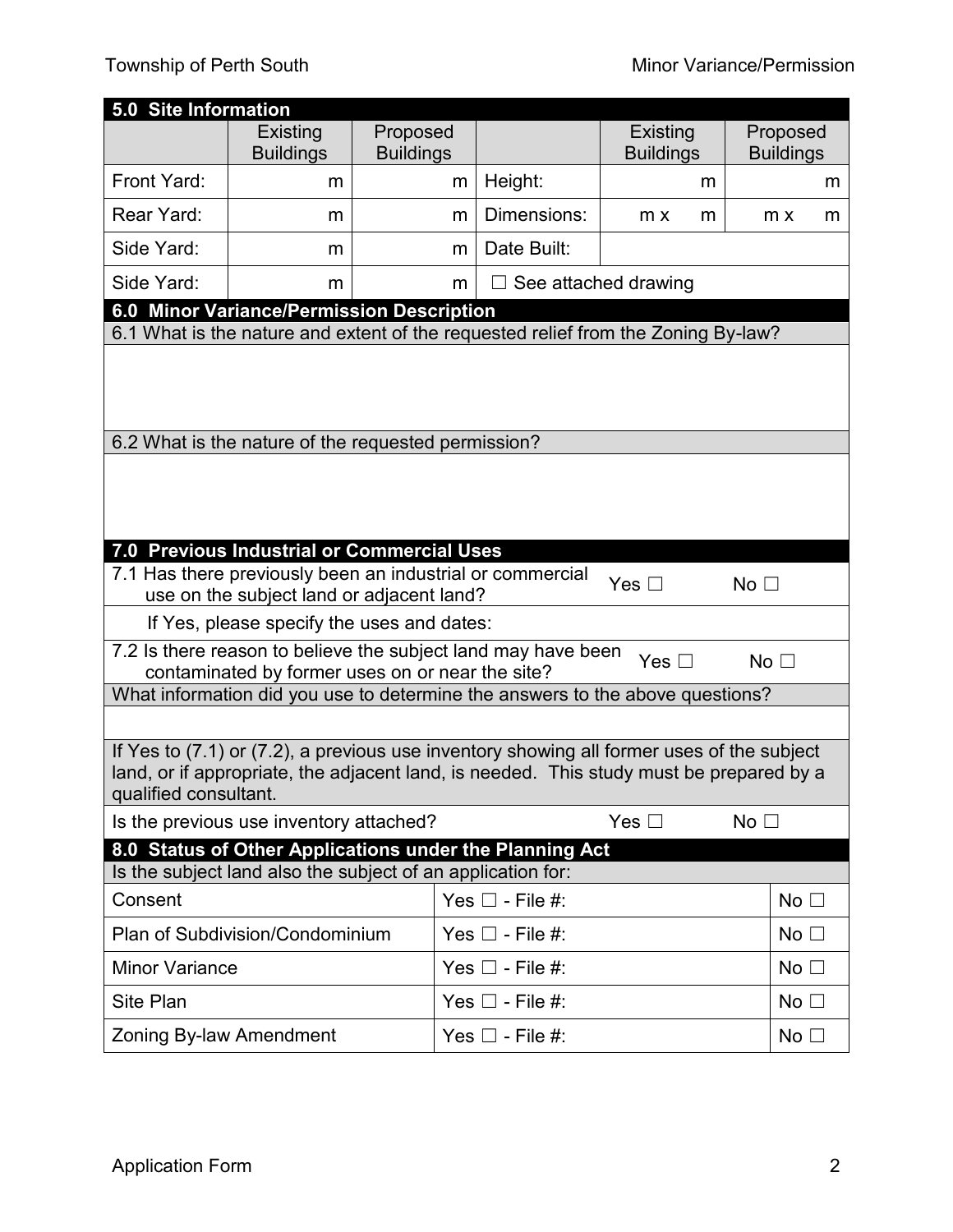| 9.0 Servicing                                                                          |          |          |                                                                                    |          |                 |
|----------------------------------------------------------------------------------------|----------|----------|------------------------------------------------------------------------------------|----------|-----------------|
| Indicate the existing/proposed sewage disposal type.<br>9.1                            |          |          |                                                                                    |          |                 |
|                                                                                        | Existing | Proposed |                                                                                    | Existing | Proposed        |
| Public piped                                                                           |          |          | Individual septic                                                                  |          |                 |
| sewage system                                                                          |          |          | system(s)                                                                          |          |                 |
| Public or private                                                                      |          |          | Other (specify):                                                                   |          |                 |
| communal system                                                                        |          |          |                                                                                    |          |                 |
| 9.2 Indicate the existing/proposed water supply type.                                  |          |          |                                                                                    |          |                 |
| Public piped water                                                                     |          |          | Individual well(s)                                                                 |          |                 |
| system                                                                                 |          |          |                                                                                    |          |                 |
| Public or private                                                                      |          |          | Other (specify):                                                                   |          |                 |
| communal well(s)                                                                       |          |          |                                                                                    |          |                 |
| 9.3 Indicate the existing/proposed storm drainage type.                                |          |          |                                                                                    |          |                 |
| Storm sewers                                                                           |          |          | Other (specify):                                                                   |          |                 |
| Ditches or swales                                                                      |          |          |                                                                                    |          |                 |
| 9.4 Indicate the existing/proposed road access type.                                   |          |          |                                                                                    |          |                 |
|                                                                                        |          |          | Public road, seasonal                                                              |          |                 |
| <b>Provincial Highway</b>                                                              |          |          | maintenance                                                                        |          |                 |
| Public road, full                                                                      |          |          | Other (specify):                                                                   |          |                 |
| maintenance                                                                            |          |          |                                                                                    |          |                 |
| 10.0 Justification                                                                     |          |          |                                                                                    |          |                 |
|                                                                                        |          |          | Explain how the proposed development will be compatible with the surrounding uses. |          |                 |
|                                                                                        |          |          |                                                                                    |          |                 |
|                                                                                        |          |          |                                                                                    |          |                 |
|                                                                                        |          |          |                                                                                    |          |                 |
|                                                                                        |          |          |                                                                                    |          |                 |
|                                                                                        |          |          |                                                                                    |          |                 |
| 11.0 Wellhead Protection Area (WHPA)                                                   |          |          |                                                                                    |          |                 |
| Is any part of the subject lands within a WHPA?                                        |          |          | Yes $\square$                                                                      |          | No <sub>1</sub> |
| 12.0 Other Information                                                                 |          |          |                                                                                    |          |                 |
|                                                                                        |          |          |                                                                                    |          |                 |
|                                                                                        |          |          |                                                                                    |          |                 |
|                                                                                        |          |          |                                                                                    |          |                 |
|                                                                                        |          |          |                                                                                    |          |                 |
|                                                                                        |          |          |                                                                                    |          |                 |
|                                                                                        |          |          |                                                                                    |          |                 |
| <b>13.0 Application Drawing</b>                                                        |          |          |                                                                                    |          |                 |
| Please submit an accurate, scaled drawing of the proposal showing the following        |          |          |                                                                                    |          |                 |
| information:                                                                           |          |          |                                                                                    |          |                 |
| a) The subject land, including its boundaries and dimensions, and the location, and    |          |          |                                                                                    |          |                 |
| nature of any easement or restrictive covenants which affect the subject land;         |          |          |                                                                                    |          |                 |
| b) The uses of adjacent and abutting land;                                             |          |          |                                                                                    |          |                 |
| The location of all existing as well as proposed buildings and their dimensions,<br>C) |          |          |                                                                                    |          |                 |
| uses, and setbacks from lot lines;                                                     |          |          |                                                                                    |          |                 |
| d) The location of all natural and man-made features on the land and the location of   |          |          |                                                                                    |          |                 |
| these features on adjacent and abutting lands; and                                     |          |          |                                                                                    |          |                 |
| e) Scale and north arrow.                                                              |          |          |                                                                                    |          |                 |